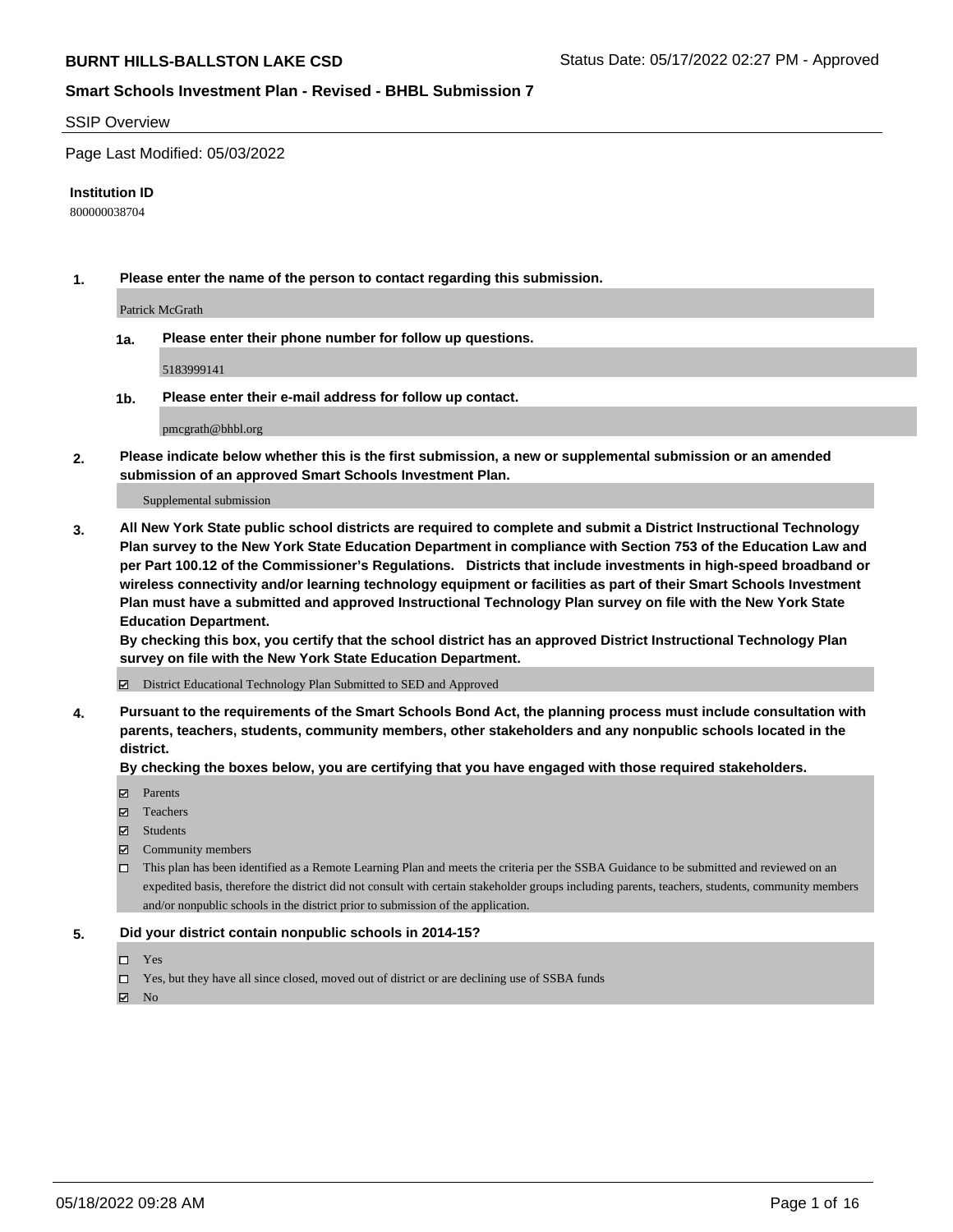## SSIP Overview

Page Last Modified: 05/03/2022

#### **6. Certify that the following required steps have taken place by checking the boxes below:**

- The district developed and the school board approved a preliminary Smart Schools Investment Plan.
- $\boxtimes$  The preliminary plan was posted on the district website for at least 30 days. The district included an address to which any written comments on the plan should be sent.
- $\boxtimes$  The school board conducted a hearing that enabled stakeholders to respond to the preliminary plan. This hearing may have occured as part of a normal Board meeting, but adequate notice of the event must have been provided through local media and the district website for at least two weeks prior to the meeting.
- The district prepared a final plan for school board approval and such plan has been approved by the school board.
- $\boxtimes$  The final proposed plan that has been submitted has been posted on the district's website.
- This Plan has been identified as a Remote Learning Plan and meets the criteria per the SSBA Guidance to be submitted and reviewed on an expedited basis, therefore this plan has not met certain stakeholder engagement requirements including, consulting with nonpublic schools in advance of plan submission, having the school board conduct a hearing on the plan and/or posting the plan to the district website for a minimum of 30 days. This district will post the Remote Learning Plan to the district's website upon submission of the application.
- **6a. Please upload the proposed Smart Schools Investment Plan (SSIP) that was posted on the district's website, along with any supporting materials. Note that this should be different than your recently submitted Educational Technology Survey. The Final SSIP, as approved by the School Board, should also be posted on the website and remain there during the course of the projects contained therein.**

2018 Tech Plan.pdf BHBL Smart Schools Investment Plan.pdf

**6b. Enter the webpage address where the final Smart Schools Investment Plan is posted. The Plan should remain posted for the life of the included projects.**

https://www.bhbl.org/academics/

**7. Please enter an estimate of the total number of students and staff that will benefit from this Smart Schools Investment Plan based on the cumulative projects submitted to date.**

3,600

**8. An LEA/School District may partner with one or more other LEA/School Districts to form a consortium to pool Smart Schools Bond Act funds for a project that meets all other Smart School Bond Act requirements. Each school district participating in the consortium will need to file an approved Smart Schools Investment Plan for the project and submit a signed Memorandum of Understanding that sets forth the details of the consortium including the roles of each respective district.**

 $\Box$  The district plans to participate in a consortium to partner with other school district(s) to implement a Smart Schools project.

#### **9. Please enter the name and 6-digit SED Code for each LEA/School District participating in the Consortium.**

| <b>Partner LEA/District</b> | <b>ISED BEDS Code</b> |
|-----------------------------|-----------------------|
| (No Response)               | (No Response)         |

#### **10. Please upload a signed Memorandum of Understanding with all of the participating Consortium partners.**

(No Response)

#### **11. Your district's Smart Schools Bond Act Allocation is:**

\$1,900,404

# **12. Final 2014-15 BEDS Enrollment to calculate Nonpublic Sharing Requirement**

|            | l Public Enrollment | Nonpublic Enrollment | <b>Total Enrollment</b> | Nonpublic Percentage |
|------------|---------------------|----------------------|-------------------------|----------------------|
| Enrollment | 3,074               |                      | 3.074.00                | 0.00                 |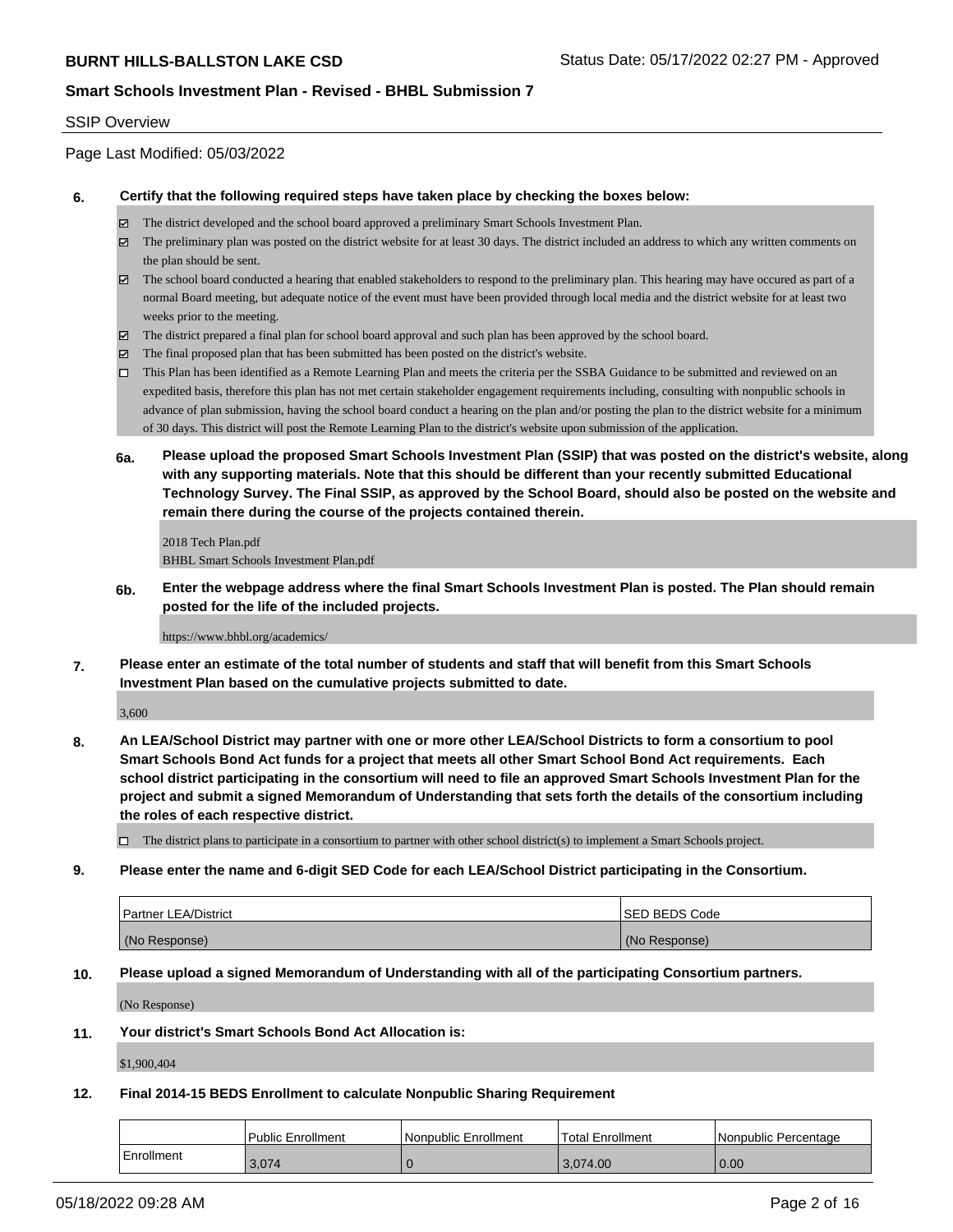## SSIP Overview

Page Last Modified: 05/03/2022

**13. This table compares each category budget total, as entered in that category's page, to the total expenditures listed in the category's expenditure table. Any discrepancies between the two must be resolved before submission.**

|                                                 | Sub-Allocations | <b>Expenditure Totals</b> | Difference |
|-------------------------------------------------|-----------------|---------------------------|------------|
| School Connectivity                             | 0.00            | 0.00                      | 0.00       |
| Connectivity Projects for<br><b>Communities</b> | 0.00            | 0.00                      | 0.00       |
| <b>Classroom Technology</b>                     | 30,100.00       | 30,100.00                 | 0.00       |
| Pre-Kindergarten Classrooms                     | 0.00            | 0.00                      | 0.00       |
| Replace Transportable<br><b>Classrooms</b>      | 0.00            | 0.00                      | 0.00       |
| High-Tech Security Features                     | 0.00            | 0.00                      | 0.00       |
| Nonpublic Loan                                  | 0.00            | 0.00                      | 0.00       |
| Totals:                                         | 30,100          | 30,100                    | 0          |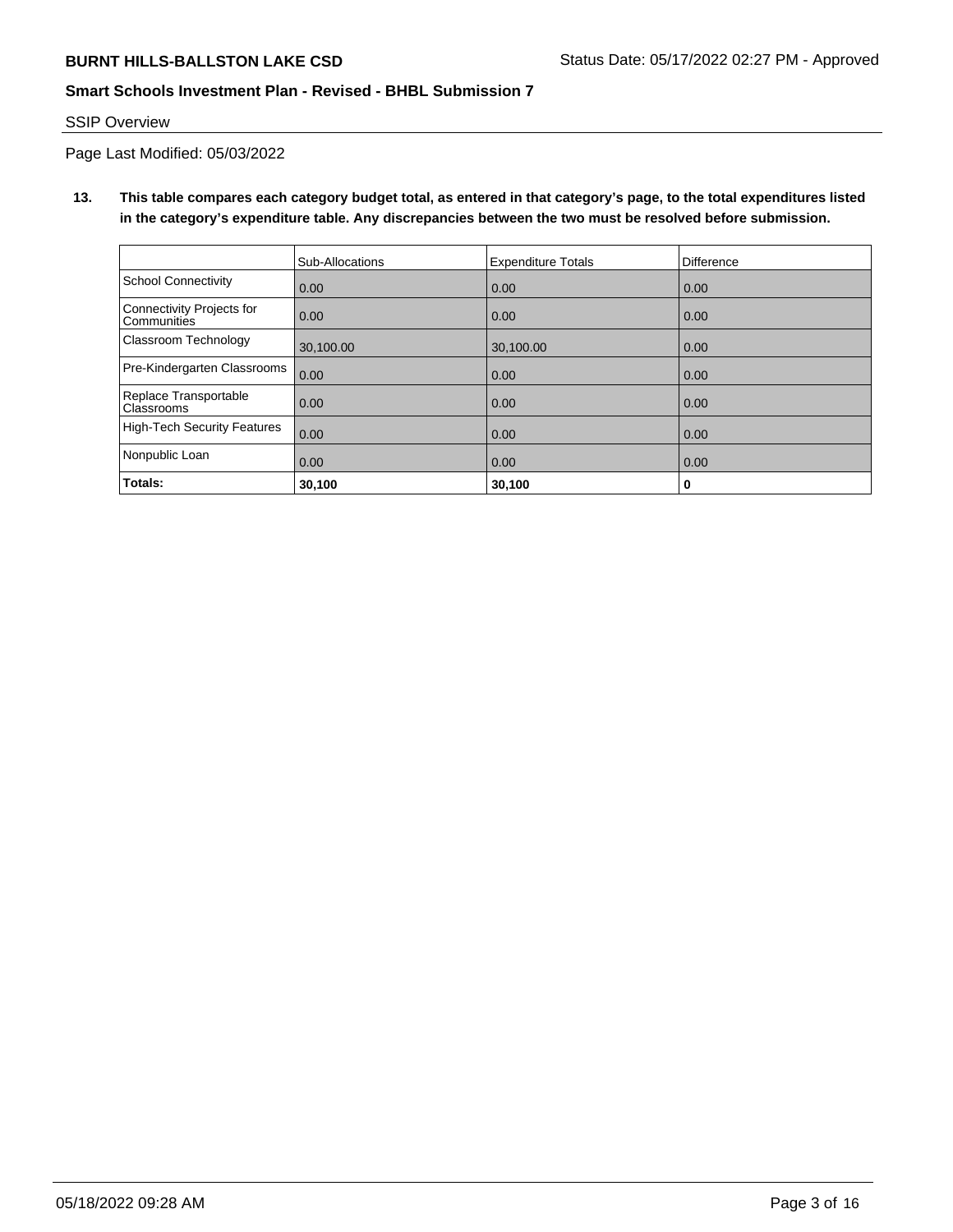## School Connectivity

Page Last Modified: 12/02/2021

- **1. In order for students and faculty to receive the maximum benefit from the technology made available under the Smart Schools Bond Act, their school buildings must possess sufficient connectivity infrastructure to ensure that devices can be used during the school day. Smart Schools Investment Plans must demonstrate that:**
	- **• sufficient infrastructure that meets the Federal Communications Commission's 100 Mbps per 1,000 students standard currently exists in the buildings where new devices will be deployed, or**
	- **• is a planned use of a portion of Smart Schools Bond Act funds, or**
	- **• is under development through another funding source.**

**Smart Schools Bond Act funds used for technology infrastructure or classroom technology investments must increase the number of school buildings that meet or exceed the minimum speed standard of 100 Mbps per 1,000 students and staff within 12 months. This standard may be met on either a contracted 24/7 firm service or a "burstable" capability. If the standard is met under the burstable criteria, it must be:**

**1. Specifically codified in a service contract with a provider, and**

**2. Guaranteed to be available to all students and devices as needed, particularly during periods of high demand, such as computer-based testing (CBT) periods.**

**Please describe how your district already meets or is planning to meet this standard within 12 months of plan submission.**

(No Response)

- **1a. If a district believes that it will be impossible to meet this standard within 12 months, it may apply for a waiver of this requirement, as described on the Smart Schools website. The waiver must be filed and approved by SED prior to submitting this survey.**
	- By checking this box, you are certifying that the school district has an approved waiver of this requirement on file with the New York State Education Department.
- **2. Connectivity Speed Calculator (Required). If the district currently meets the required speed, enter "Currently Met" in the last box: Expected Date When Required Speed Will be Met.**

|                         | l Number of<br><b>Students</b> | Required Speed<br>l in Mbps | Current Speed in<br><b>Mbps</b> | <b>Expected Speed</b><br>to be Attained | Expected Date<br>When Reauired |
|-------------------------|--------------------------------|-----------------------------|---------------------------------|-----------------------------------------|--------------------------------|
|                         |                                |                             |                                 | Within 12 Months 1Speed Will be Met     |                                |
| <b>Calculated Speed</b> | (No Response)                  | 0.00                        | (No Response)                   | (No Response)                           | (No Response)                  |

**3. Describe how you intend to use Smart Schools Bond Act funds for high-speed broadband and/or wireless connectivity projects in school buildings.**

(No Response)

**4. Describe the linkage between the district's District Instructional Technology Plan and how the proposed projects will improve teaching and learning. (There should be a link between your response to this question and your responses to Question 1 in Section IV - NYSED Initiatives Alignment: "Explain how the district use of instructional technology will serve as a part of a comprehensive and sustained effort to support rigorous academic standards attainment and performance improvement for students."** 

**Your answer should also align with your answers to the questions in Section II - Strategic Technology Planning and the associated Action Steps in Section III - Action Plan.)**

(No Response)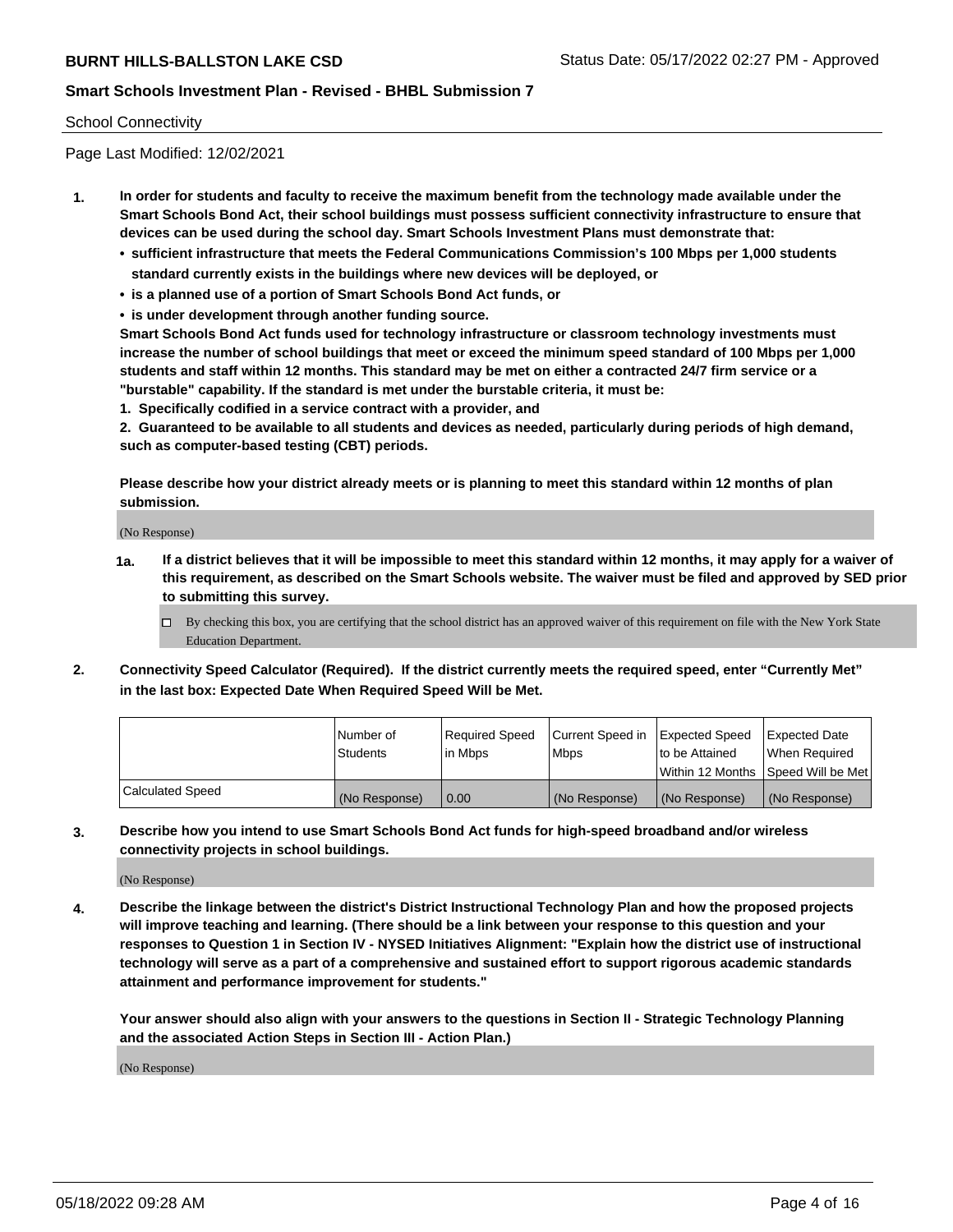### School Connectivity

Page Last Modified: 12/02/2021

**5. If the district wishes to have students and staff access the Internet from wireless devices within the school building, or in close proximity to it, it must first ensure that it has a robust Wi-Fi network in place that has sufficient bandwidth to meet user demand.**

**Please describe how you have quantified this demand and how you plan to meet this demand.**

(No Response)

**6. Smart Schools plans with any expenditures in the School Connectivity category require a project number from the Office of Facilities Planning. Districts must submit an SSBA LOI and receive project numbers prior to submitting the SSIP. As indicated on the LOI, some projects may be eligible for a streamlined review and will not require a building permit.**

**Please indicate on a separate row each project number given to you by the Office of Facilities Planning.**

| Project Number |  |
|----------------|--|
| (No Response)  |  |

**7. Certain high-tech security and connectivity infrastructure projects may be eligible for an expedited review process as determined by the Office of Facilities Planning.**

**Was your project deemed eligible for streamlined review?**

(No Response)

#### **8. Include the name and license number of the architect or engineer of record.**

| Name          | I License Number |
|---------------|------------------|
| (No Response) | (No Response)    |

#### **9. Public Expenditures – Loanable (Counts toward the nonpublic loan calculation)**

| Select the allowable expenditure type.<br>Repeat to add another item under each type. | <b>PUBLIC</b> Items to be<br>Purchased | Quantity         | Cost Per Item    | <b>Total Cost</b> |
|---------------------------------------------------------------------------------------|----------------------------------------|------------------|------------------|-------------------|
| (No Response)                                                                         | (No Response)                          | (No<br>Response) | (No<br>Response) | 0.00              |
|                                                                                       |                                        | 0                | 0.00             |                   |

## **10. Public Expenditures – Non-Loanable (Does not count toward nonpublic loan calculation)**

| Select the allowable expenditure | <b>PUBLIC</b> Items to be purchased | Quantity      | Cost per Item | <b>Total Cost</b> |
|----------------------------------|-------------------------------------|---------------|---------------|-------------------|
| type.                            |                                     |               |               |                   |
| Repeat to add another item under |                                     |               |               |                   |
| each type.                       |                                     |               |               |                   |
| (No Response)                    | (No Response)                       | (No Response) | (No Response) | 0.00              |
|                                  |                                     | -0            | 0.00          |                   |

## **11. Final 2014-15 BEDS Enrollment to calculate Nonpublic Sharing Requirement (no changes allowed.)**

|            | Public Enrollment | Nonpublic Enrollment | Total Enrollment | l Nonpublic Percentage |
|------------|-------------------|----------------------|------------------|------------------------|
| Enrollment | 3,074             |                      | 3,074.00         | 0.00                   |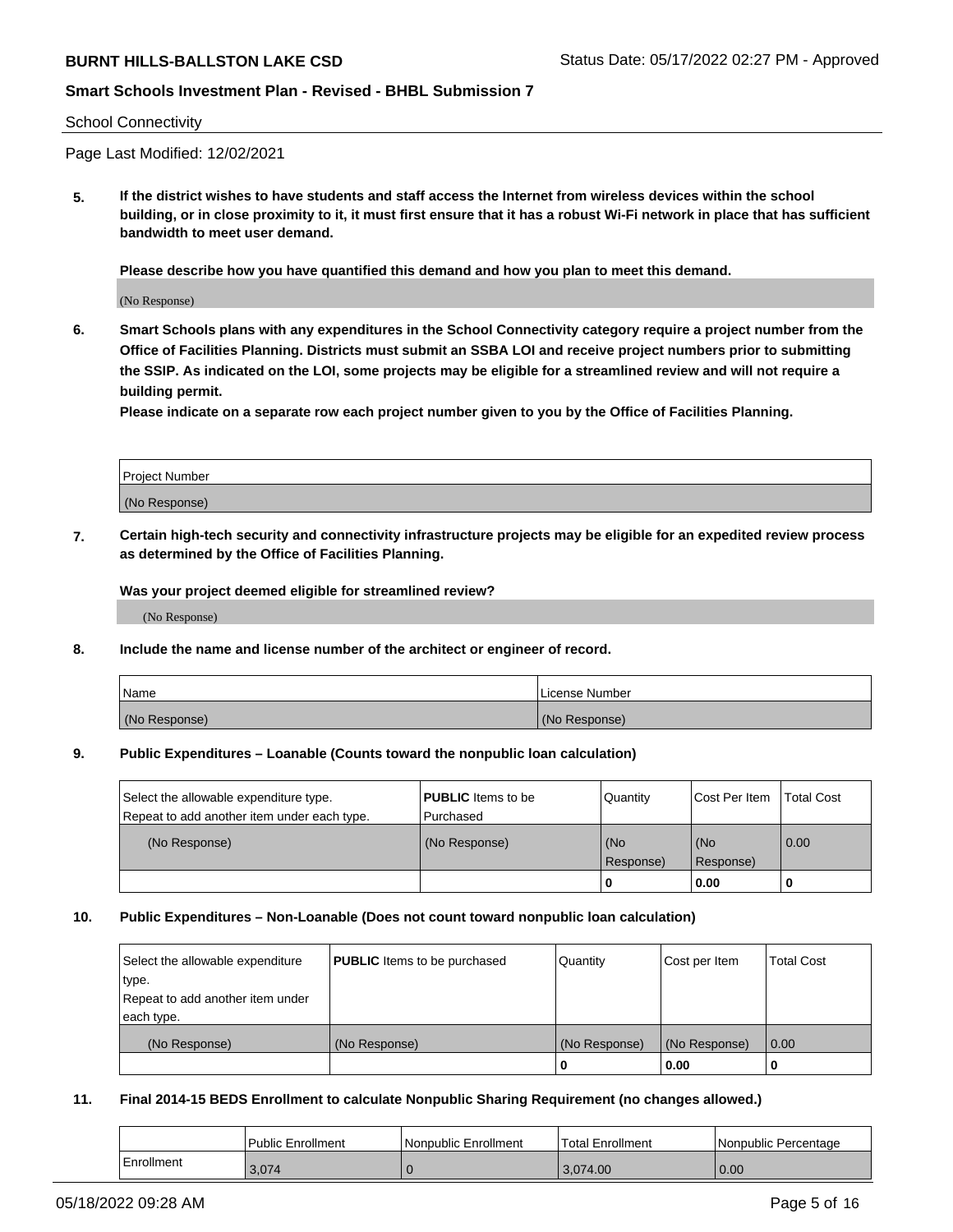# School Connectivity

Page Last Modified: 12/02/2021

# **12. Total Public Budget - Loanable (Counts toward the nonpublic loan calculation)**

|                                                 | <b>Public Allocations</b> | <b>Estimated Nonpublic Loan</b><br>Amount | <b>Estimated Total Sub-Allocations</b> |
|-------------------------------------------------|---------------------------|-------------------------------------------|----------------------------------------|
| Network/Access Costs                            | (No Response)             | 0.00                                      | 0.00                                   |
| School Internal Connections and  <br>Components | (No Response)             | 0.00                                      | 0.00                                   |
| Other                                           | (No Response)             | 0.00                                      | 0.00                                   |
| Totals:                                         | 0.00                      |                                           | 0                                      |

## **13. Total Public Budget – Non-Loanable (Does not count toward the nonpublic loan calculation)**

|                                            | Sub-          |
|--------------------------------------------|---------------|
|                                            | Allocation    |
| Network/Access Costs                       | (No Response) |
| <b>Outside Plant Costs</b>                 | (No Response) |
| School Internal Connections and Components | (No Response) |
| <b>Professional Services</b>               | (No Response) |
| Testing                                    | (No Response) |
| <b>Other Upfront Costs</b>                 | (No Response) |
| <b>Other Costs</b>                         | (No Response) |
| Totals:                                    | 0.00          |

## **14. School Connectivity Totals**

|                          | Total Sub-Allocations |
|--------------------------|-----------------------|
| Total Loanable Items     | 0.00                  |
| Total Non-Ioanable Items | 0.00                  |
| Totals:                  | 0                     |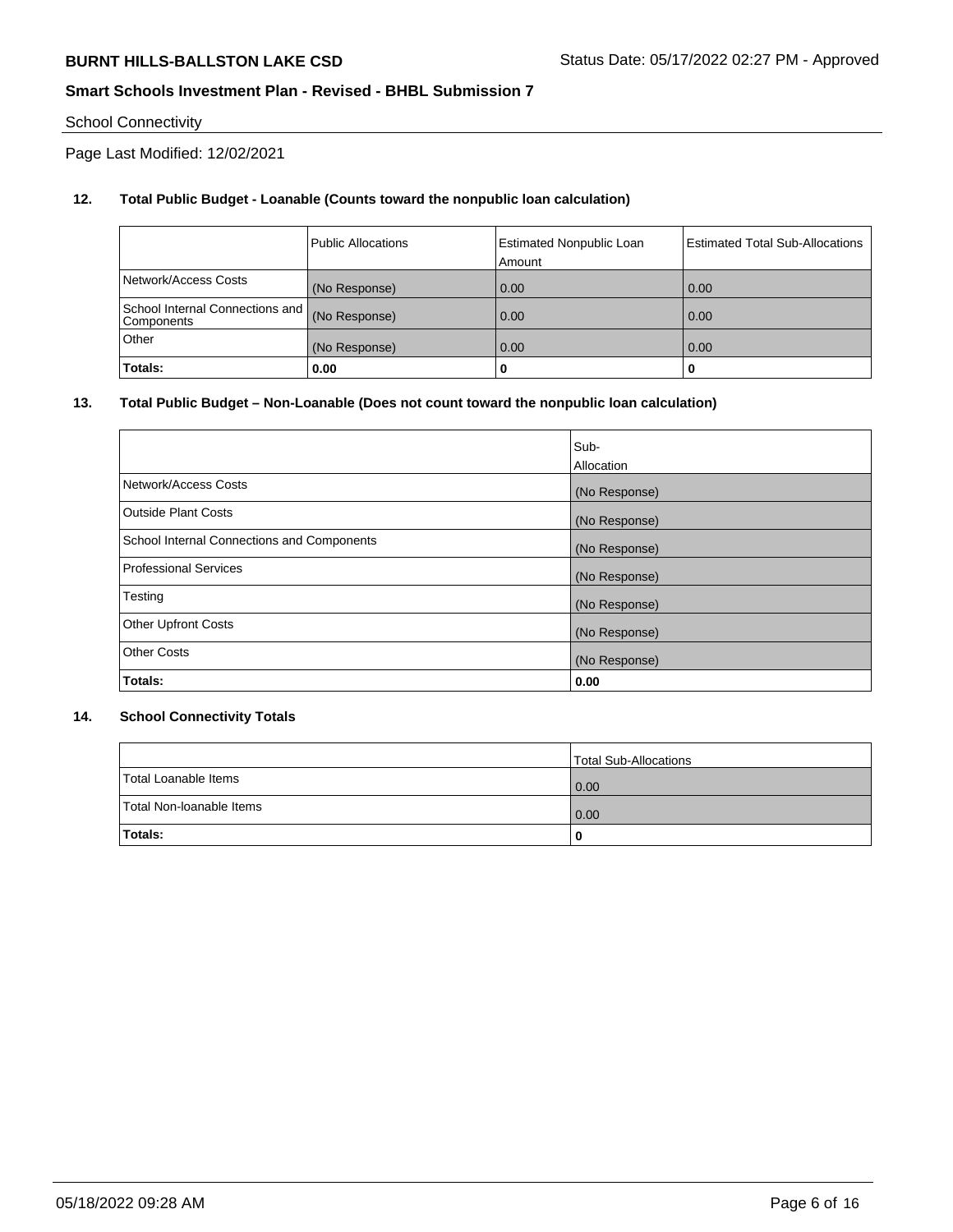Community Connectivity (Broadband and Wireless)

Page Last Modified: 12/02/2021

**1. Describe how you intend to use Smart Schools Bond Act funds for high-speed broadband and/or wireless connectivity projects in the community.**

(No Response)

**2. Please describe how the proposed project(s) will promote student achievement and increase student and/or staff access to the Internet in a manner that enhances student learning and/or instruction outside of the school day and/or school building.**

(No Response)

**3. Community connectivity projects must comply with all the necessary local building codes and regulations (building and related permits are not required prior to plan submission).**

 $\Box$  I certify that we will comply with all the necessary local building codes and regulations.

**4. Please describe the physical location of the proposed investment.**

(No Response)

**5. Please provide the initial list of partners participating in the Community Connectivity Broadband Project, along with their Federal Tax Identification (Employer Identification) number.**

| <b>Project Partners</b> | 'Federal ID # |
|-------------------------|---------------|
| (No Response)           | (No Response) |

**6. Please detail the type, quantity, per unit cost and total cost of the eligible items under each sub-category.**

| Select the allowable expenditure | Item to be purchased | Quantity      | Cost per Item | <b>Total Cost</b> |
|----------------------------------|----------------------|---------------|---------------|-------------------|
| type.                            |                      |               |               |                   |
| Repeat to add another item under |                      |               |               |                   |
| each type.                       |                      |               |               |                   |
| (No Response)                    | (No Response)        | (No Response) | (No Response) | 0.00              |
|                                  |                      | 0             | 0.00          |                   |

**7. If you are submitting an allocation for Community Connectivity, complete this table.**

**Note that the calculated Total at the bottom of the table must equal the Total allocation for this category that you entered in the SSIP Overview overall budget.**

|                             | Sub-Allocation |
|-----------------------------|----------------|
| Network/Access Costs        | (No Response)  |
| Outside Plant Costs         | (No Response)  |
| <b>Tower Costs</b>          | (No Response)  |
| Customer Premises Equipment | (No Response)  |
| Professional Services       | (No Response)  |
| Testing                     | (No Response)  |
| <b>Other Upfront Costs</b>  | (No Response)  |
| <b>Other Costs</b>          | (No Response)  |
| Totals:                     | 0.00           |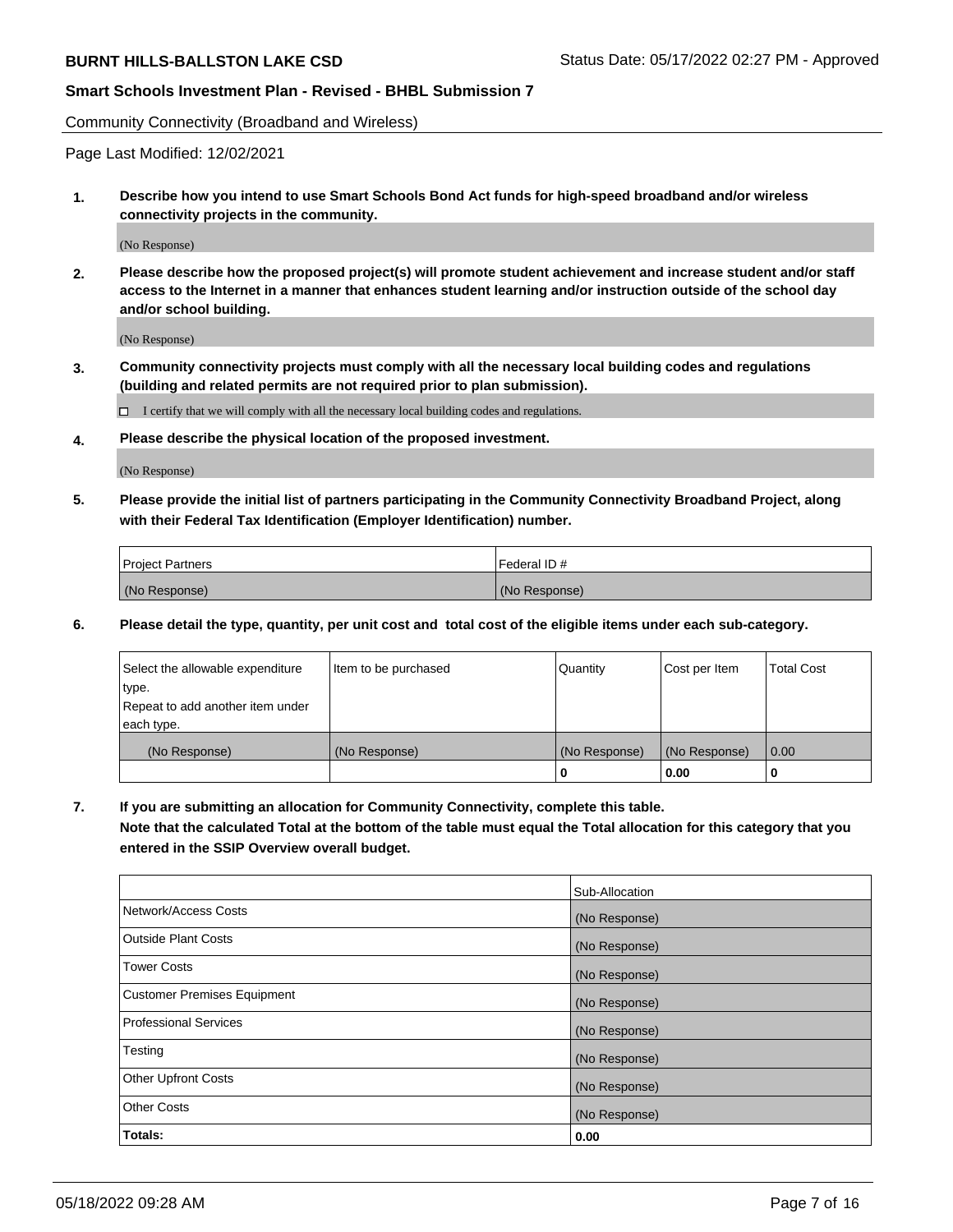## Classroom Learning Technology

Page Last Modified: 05/04/2022

**1. In order for students and faculty to receive the maximum benefit from the technology made available under the Smart Schools Bond Act, their school buildings must possess sufficient connectivity infrastructure to ensure that devices can be used during the school day. Smart Schools Investment Plans must demonstrate that sufficient infrastructure that meets the Federal Communications Commission's 100 Mbps per 1,000 students standard currently exists in the buildings where new devices will be deployed, or is a planned use of a portion of Smart Schools Bond Act funds, or is under development through another funding source.**

**Smart Schools Bond Act funds used for technology infrastructure or classroom technology investments must increase the number of school buildings that meet or exceed the minimum speed standard of 100 Mbps per 1,000 students and staff within 12 months. This standard may be met on either a contracted 24/7 firm service or a "burstable" capability. If the standard is met under the burstable criteria, it must be:**

**1. Specifically codified in a service contract with a provider, and**

**2. Guaranteed to be available to all students and devices as needed, particularly during periods of high demand, such as computer-based testing (CBT) periods.**

**Please describe how your district already meets or is planning to meet this standard within 12 months of plan submission.**

We recently upgraded and expanded our existing network across the district. The access points across the district have been updated to the 802.11AC standard to increase throughput speeds to the 930 Meg range. Additionally, we have increased the number of access points to provide full coverage in all buildings in the district. The result is that we will have a simultaneous user experience, regardless of the user's location in the network. A high quality wireless is available throughout the interior of the buildings in the district and certainly within the teaching spaces. The network supports the connectivity speed required by Smart Schools (see question #2 below). This work was funded in part by our Smart Schools Submission #1 which was approved in January of 2017. This work is now complete.

- **1a. If a district believes that it will be impossible to meet this standard within 12 months, it may apply for a waiver of this requirement, as described on the Smart Schools website. The waiver must be filed and approved by SED prior to submitting this survey.**
	- By checking this box, you are certifying that the school district has an approved waiver of this requirement on file with the New York State Education Department.
- **2. Connectivity Speed Calculator (Required). If the district currently meets the required speed, enter "Currently Met" in the last box: Expected Date When Required Speed Will be Met.**

|                  | Number of<br>Students | Required Speed<br>l in Mbps | Current Speed in Expected Speed<br><b>Mbps</b> | I to be Attained                    | <b>Expected Date</b><br>When Required |
|------------------|-----------------------|-----------------------------|------------------------------------------------|-------------------------------------|---------------------------------------|
|                  |                       |                             |                                                | Within 12 Months 1Speed Will be Met |                                       |
| Calculated Speed | 3.100                 | 310.00                      | 310                                            | 310                                 | (No Response)                         |

**3. If the district wishes to have students and staff access the Internet from wireless devices within the school building, or in close proximity to it, it must first ensure that it has a robust Wi-Fi network in place that has sufficient bandwidth to meet user demand.**

## **Please describe how you have quantified this demand and how you plan to meet this demand.**

The BHBL district has built a robust wireless network that permits students and staff to have authenticated access to a content filtered network. The district is using Cisco commercial grade 802.11 AC Access points in a density design model that permits all students to have simultaneous access to the network for educational use. The final design will have a minimum of one WAP per classroom and a minimum of one WAP per 30 students in areas where capacity exceeds 30 students (cafeterias, auditoriums, etc.). Additionally, all WAP will be connected to the LAN using Cat 6 cabling. The network is secure, and managed, with the ability for users to bring their own device into the environment. The wireless network is built on a solid Cisco network infrastructure supporting gigabit connectivity speeds between the users and the network and ten gigabit connection speeds between the network wiring closets and the core of the network.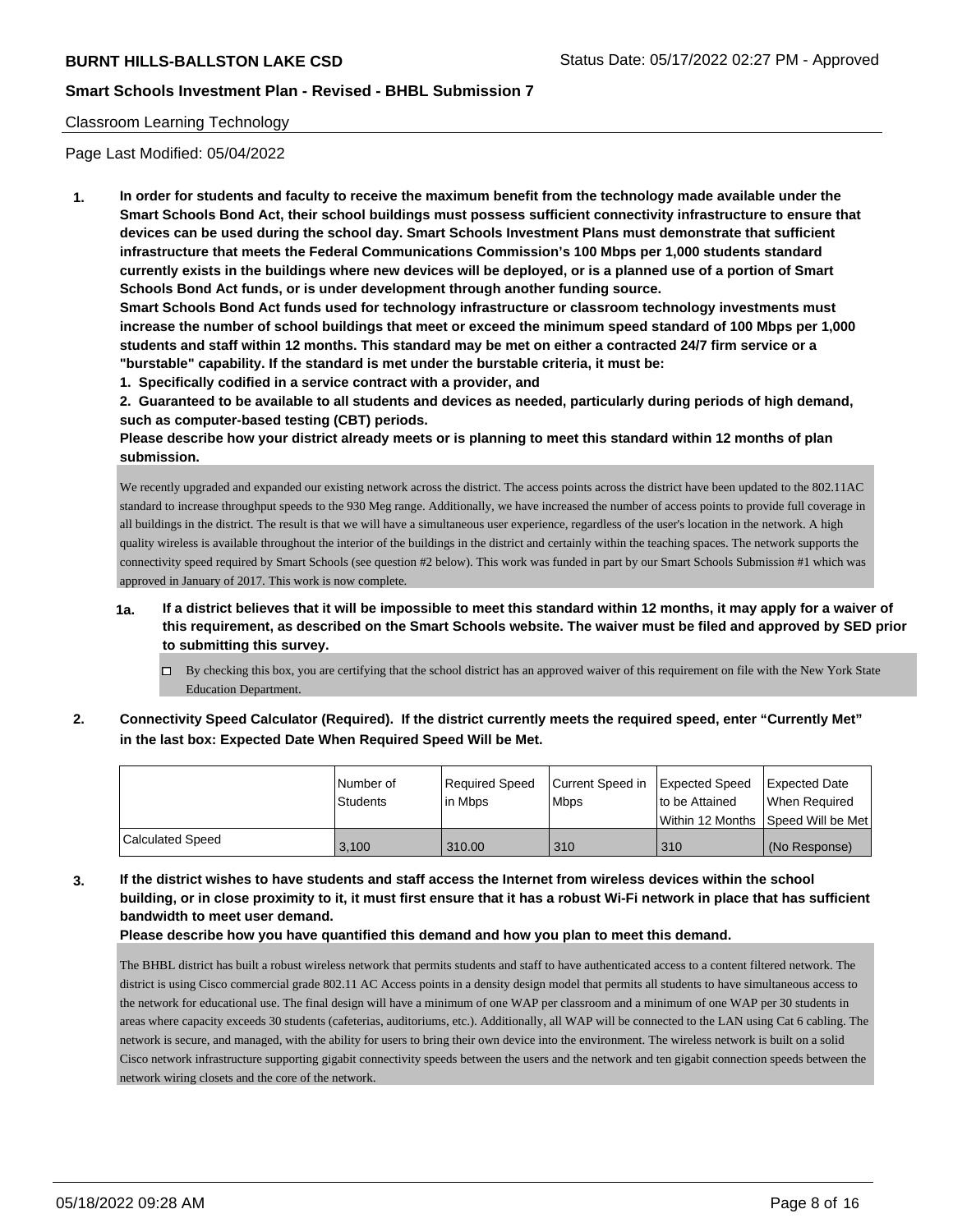## Classroom Learning Technology

Page Last Modified: 05/04/2022

**4. All New York State public school districts are required to complete and submit an Instructional Technology Plan survey to the New York State Education Department in compliance with Section 753 of the Education Law and per Part 100.12 of the Commissioner's Regulations.**

**Districts that include educational technology purchases as part of their Smart Schools Investment Plan must have a submitted and approved Instructional Technology Plan survey on file with the New York State Education Department.**

- By checking this box, you are certifying that the school district has an approved Instructional Technology Plan survey on file with the New York State Education Department.
- **5. Describe the devices you intend to purchase and their compatibility with existing or planned platforms or systems. Specifically address the adequacy of each facility's electrical, HVAC and other infrastructure necessary to install and support the operation of the planned technology.**

CHROMEBOOK REPLACEMENT. The District is currently one-to-one Chromebooks grades 3-12. We have a planned replacement cycle that requires the purchase of two cohorts of new Chromebooks every year. This submission consists of a request for 86 Chromebooks as part of the replacement cycle for 3-8 over the 2022-23 school year. We are almost entirely a Chrome-based district (See "Vision for Platform Use" portion of our District Technology Plan) and these computers are 100% compatible with our platforms in all buildings, district wide. We have performed an electrical and network infrastructure analysis as part of our regular cycle of facilities upgrades and have determined that our infrastructure is fully capable of supporting the charging needs for the one-to-one laptop initiative that this is funding request supports.

## **6. Describe how the proposed technology purchases will:**

- **> enhance differentiated instruction;**
- **> expand student learning inside and outside the classroom;**
- **> benefit students with disabilities and English language learners; and**
- **> contribute to the reduction of other learning gaps that have been identified within the district.**

**The expectation is that districts will place a priority on addressing the needs of students who struggle to succeed in a rigorous curriculum. Responses in this section should specifically address this concern and align with the district's Instructional Technology Plan (in particular Question 2 of E. Curriculum and Instruction: "Does the district's instructional technology plan address the needs of students with disabilities to ensure equitable access to instruction, materials and assessments?" and Question 3 of the same section: "Does the district's instructional technology plan address the provision of assistive technology specifically for students with disabilities to ensure access to and participation in the general curriculum?")**

**In addition, describe how the district ensures equitable access to instruction, materials and assessments and participation in the general curriculum for both SWD and English Language Learners/Multilingual Learners (ELL/MLL) students.**

# **Please note: If this plan has been identified as a Remote Learning Plan to be submitted and reviewed on an expedited basis, the district should explain how this plan will facilitate remote and hybrid learning, in lieu of responding to the question above.**

Burnt Hills-Ballston Lake School District leaders and staff value the use of instructional technology to increase student learning and achievement. To that end, we have transitioned to a one-to-one laptop district over the past 6 years. These student laptops allow all students to work collaboratively and creatively in a 21st century learning environment. Purchasing a laptop for each student assures equity in access across the district. (We also provide home wireless "hot spots" for students without access to the internet at home.) The result of this is increased student engagement, exposure to relevant technology and software, and the ability to move from consumers of information to more active participants in the classroom. Special Needs: Approximately 25 percent of the total number of students with disabilities in the district are provided with assistive technology as documented on their Individualized Education Plan (IEP) or through ELL Services. " Students with disabilities require access to a number of assistive technology devices including iPads, laptops, augmentative communication devices, interactive smart- boards, and personal and field sounds systems. Similar devices are available to ELL students as needed. " Additionally, there are a wide variety of text-to-speech and speech-to-text programs, word prediction audiobooks, and other language-based software applications that our students require to allow them to successfully access the curriculum and communicate in the school setting."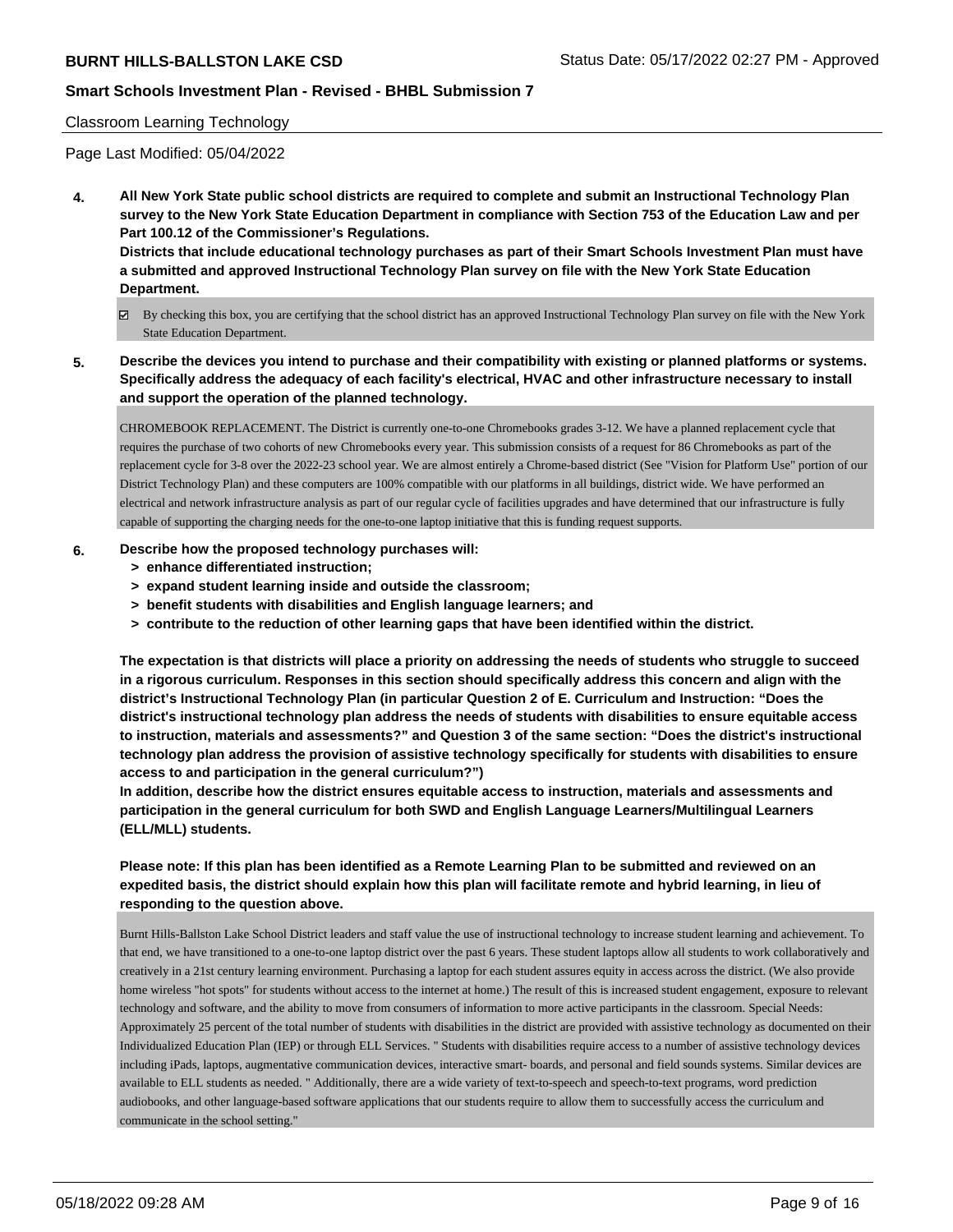## Classroom Learning Technology

Page Last Modified: 05/04/2022

**7. Where appropriate, describe how the proposed technology purchases will enhance ongoing communication with parents and other stakeholders and help the district facilitate technology-based regional partnerships, including distance learning and other efforts.**

Access to their own laptop enables students to take an active role in overseeing their own work and tracking their own process. Our Grades 8-12 students are allowed to bring their computers back and forth from home. We use learning management software such as Google Classroom as well as Google Apps for Education to help students stay connected to their teachers and to others in the community.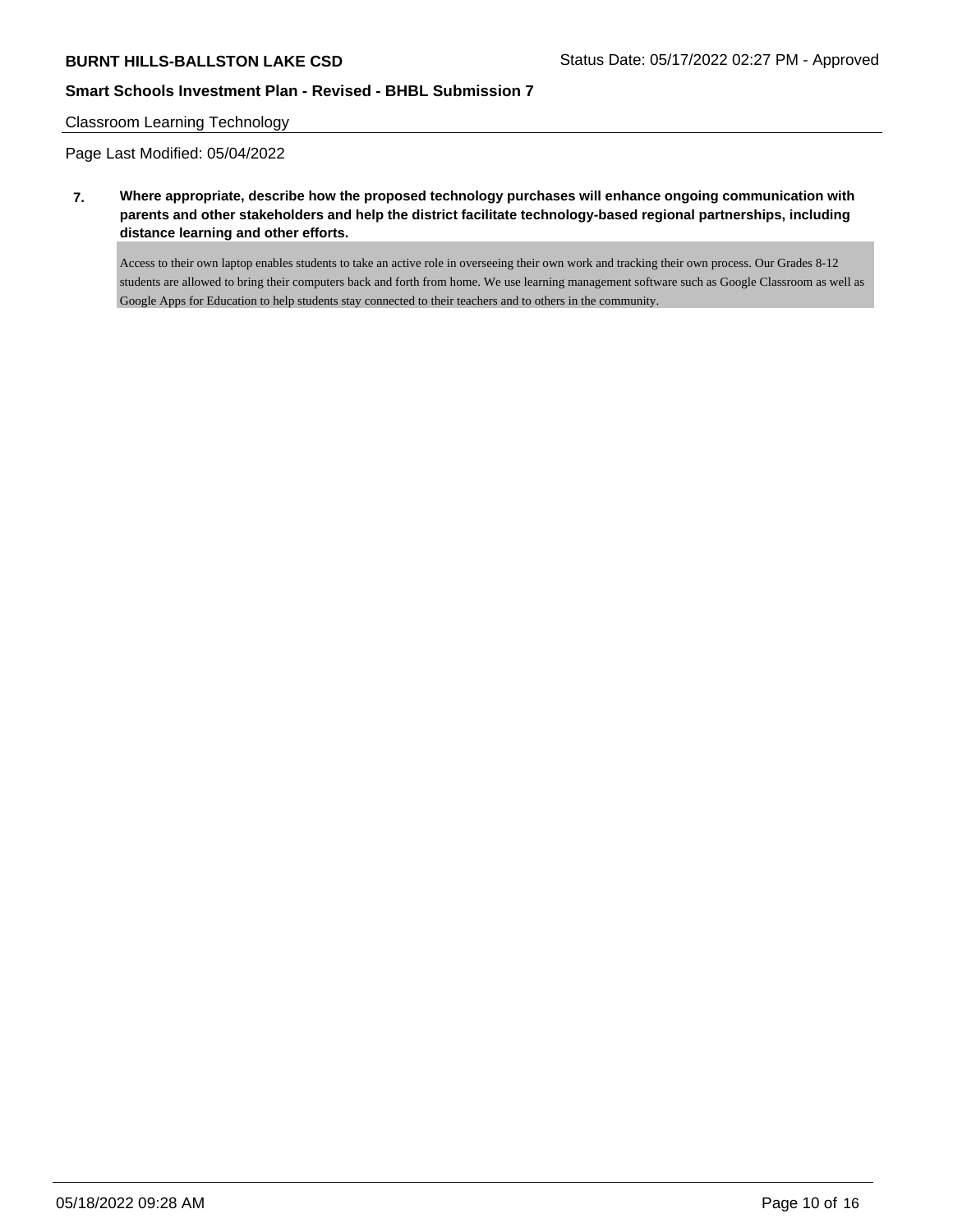## Classroom Learning Technology

Page Last Modified: 05/04/2022

**8. Describe the district's plan to provide professional development to ensure that administrators, teachers and staff can employ the technology purchased to enhance instruction successfully.**

**Note: This response should be aligned and expanded upon in accordance with your district's response to Question 1 of F. Professional Development of your Instructional Technology Plan: "Please provide a summary of professional development offered to teachers and staff, for the time period covered by this plan, to support technology to enhance teaching and learning. Please include topics, audience and method of delivery within your summary."**

**Please note: If this plan has been identified as a Remote Learning Plan to be submitted and reviewed on an expedited basis, the district should provide a statement confirming that the district has provided or will provide professional development on these devices to its staff, in lieu of responding to the question above.**

Each year, according to the Commissioners 100.2 Regulations, districts must create a Professional Development (PD) Plan for the upcoming school year. A key component to the PD Plan are the Priorities. For 2019-20, all BH-BL professional development opportunities are tied to one of the following priority components:

1. Professional Practice

2. CCLS/Content

3. Instruction/Student Learning

4. Required Trainings

In reviewing the districts overall professional development priorities, it is clear that training in instructional technology is emphasized in all of these priority areas. Technology training is critical to our overall professional development plan. Staff development is offered throughout the academic year and in the summer. On the average, the majority of teachers spend 30 to 40 hours per academic year on scheduled professional development activities. Below are the different modes of instruction available for teachers to fulfill professional development requirements within these four priorities: Professional design days, Half days, Superintendents Conference Days, Faculty meetings, department or grade-level meetings focused on student learning and/or professional growth, Team Time meetings, Workshops provided by BH-BL staff members, Out-of-district conferences and workshops for teachers, and online classes and courses.

Our 2019-20 Professional Development was developed by a committee of stakeholders after extensive input from the faculty. The goals of the plan mirror the Danielson Framework for Teaching, which has been documented through research to improve student learning.

Domain 1 - Planning and Preparation - Trainings in order to enhance:

1 a) Knowledge of content and pedagogy

1 b) Knowledge of students

1 c) Setting Instructional outcome

1 d) Knowledge of resources

1 e) Coherent instruction

1 f) Student assessments

 $i3/4$ 

Domain 2 - The Classroom Environment - Trainings in order to enhance:

2a) Creating an environment of respect and rapport

2b) Establishing a culture for learning

2c) Managing classroom procedures

2d) Managing student behavior

2e) Organizing physical space

Domain 3 - Instruction - Trainings in order to enhance:

3a) Communication with students

3b) Use of discussion and questioning techniques

3c) Student engagement in learning

3d) Use of assessment in instruction

3e) Flexibility and responsiveness

Domain 4 - Professional Responsibilities - Trainings in order to promote:

4a) Teacher reflection

4b) Maintenance of accurate records

4c) Communication with Families

4d) Participation in a professional community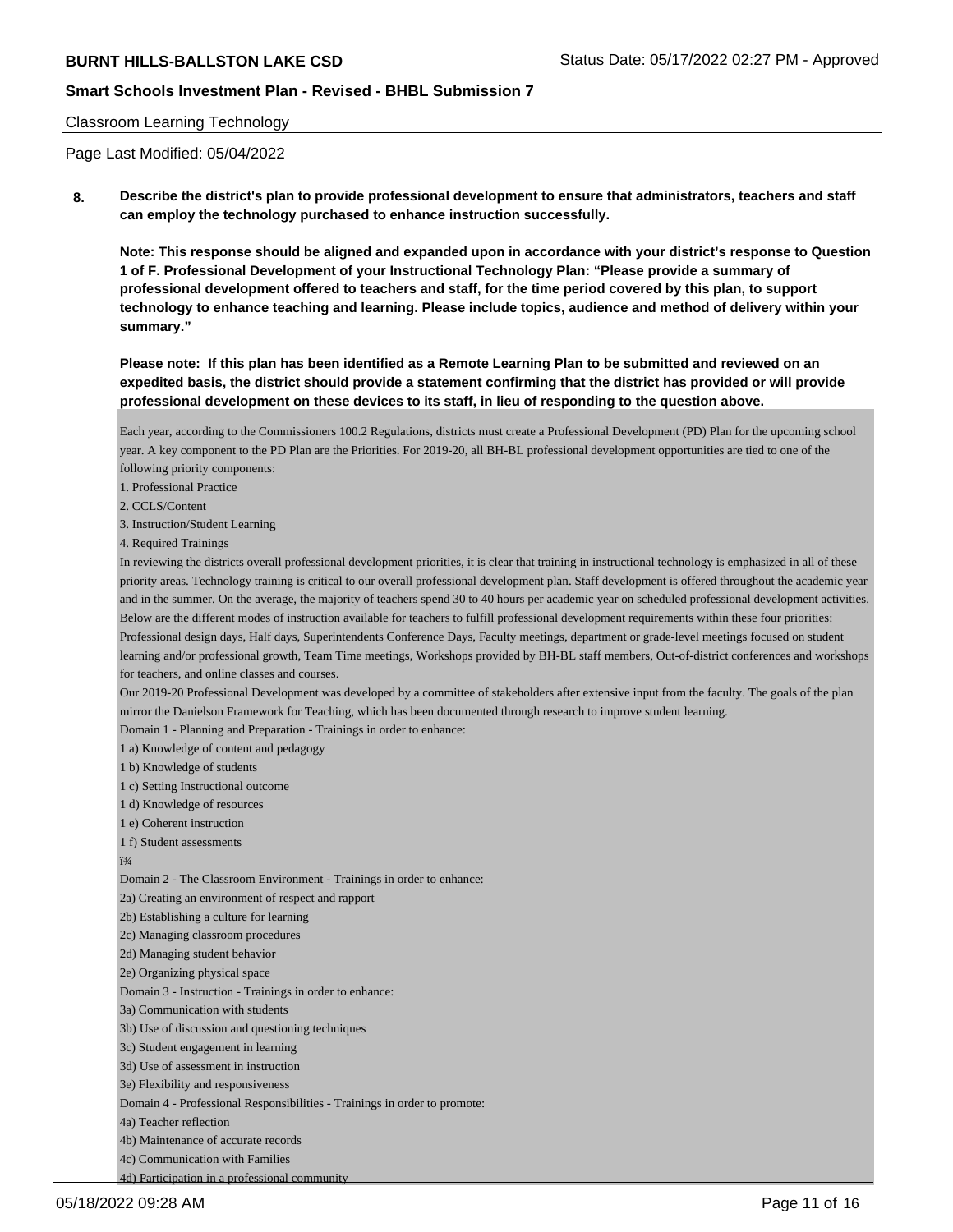## Classroom Learning Technology

## Page Last Modified: 05/04/2022

4e) Professional learning and development

4f) Professionalism

There is a great deal of staff development and ongoing implementation required in order to prepare and support teachers and other school staff in the use of these resources with students. Oversight of assistive technology within the district is critical to the procurement, implementation and sustainability of services to our students with disabilities. Therefore, professional development and assistive technology staffing resources would enhance the use of technology across the district for all students.

**9. Districts must contact one of the SUNY/CUNY teacher preparation programs listed on the document on the left side of the page that supplies the largest number of the district's new teachers to request advice on innovative uses and best practices at the intersection of pedagogy and educational technology.**

By checking this box, you certify that you have contacted the SUNY/CUNY teacher preparation program that supplies the largest number of your new teachers to request advice on these issues.

**9a. Please enter the name of the SUNY or CUNY Institution that you contacted.**

University at Albany, School of Education

**9b. Enter the primary Institution phone number.**

518-442-5020

**9c. Enter the name of the contact person with whom you consulted and/or will be collaborating with on innovative uses of technology and best practices.**

Jianwei Zhang, Chair, Associate Professor

**10. To ensure the sustainability of technology purchases made with Smart Schools funds, districts must demonstrate a long-term plan to maintain and replace technology purchases supported by Smart Schools Bond Act funds. This sustainability plan shall demonstrate a district's capacity to support recurring costs of use that are ineligible for Smart Schools Bond Act funding such as device maintenance, technical support, Internet and wireless fees, maintenance of hotspots, staff professional development, building maintenance and the replacement of incidental items. Further, such a sustainability plan shall include a long-term plan for the replacement of purchased devices and equipment at the end of their useful life with other funding sources.**

 $\boxtimes$  By checking this box, you certify that the district has a sustainability plan as described above.

**11. Districts must ensure that devices purchased with Smart Schools Bond funds will be distributed, prepared for use, maintained and supported appropriately. Districts must maintain detailed device inventories in accordance with generally accepted accounting principles.**

By checking this box, you certify that the district has a distribution and inventory management plan and system in place.

**12. Please detail the type, quantity, per unit cost and total cost of the eligible items under each sub-category.**

| Select the allowable expenditure<br>type.<br>Repeat to add another item under | Iltem to be Purchased                      | Quantity | Cost per Item | <b>Total Cost</b> |
|-------------------------------------------------------------------------------|--------------------------------------------|----------|---------------|-------------------|
| each type.<br><b>Laptop Computers</b>                                         | Lenovo 500e Chromebook (2nd Gen)<br>Laptop | 86       | 350.00        | 30,100.00         |
|                                                                               |                                            | 86       | 350.00        | 30,100            |

## **13. Final 2014-15 BEDS Enrollment to calculate Nonpublic Sharing Requirement (no changes allowed.)**

|            | l Public Enrollment | Nonpublic Enrollment | <b>Total Enrollment</b> | Nonpublic<br>l Percentage |
|------------|---------------------|----------------------|-------------------------|---------------------------|
| Enrollment | 3,074               |                      | 3,074.00                | 0.00                      |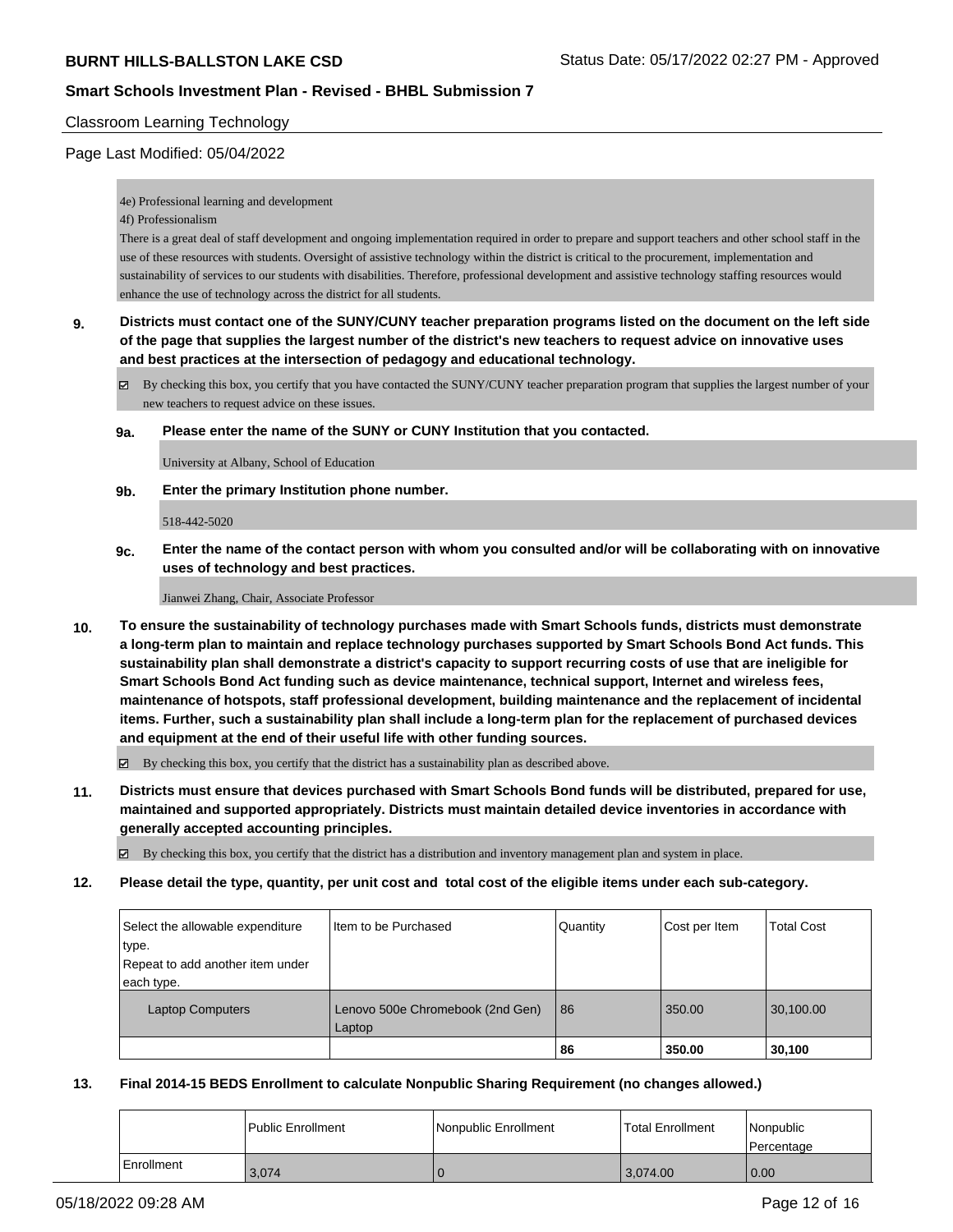# Classroom Learning Technology

Page Last Modified: 05/04/2022

## **14. If you are submitting an allocation for Classroom Learning Technology complete this table.**

|                          | Public School Sub-Allocation | <b>Estimated Nonpublic Loan</b><br>Amount<br>(Based on Percentage Above) | Estimated Total Public and<br>Nonpublic Sub-Allocation |
|--------------------------|------------------------------|--------------------------------------------------------------------------|--------------------------------------------------------|
| Interactive Whiteboards  | (No Response)                | 0.00                                                                     | 0.00                                                   |
| <b>Computer Servers</b>  | (No Response)                | 0.00                                                                     | 0.00                                                   |
| <b>Desktop Computers</b> | (No Response)                | 0.00                                                                     | 0.00                                                   |
| <b>Laptop Computers</b>  | 30,100.00                    | 0.00                                                                     | 30,100.00                                              |
| <b>Tablet Computers</b>  | (No Response)                | 0.00                                                                     | 0.00                                                   |
| <b>Other Costs</b>       | (No Response)                | 0.00                                                                     | 0.00                                                   |
| Totals:                  | 30,100.00                    | 0                                                                        | 30,100                                                 |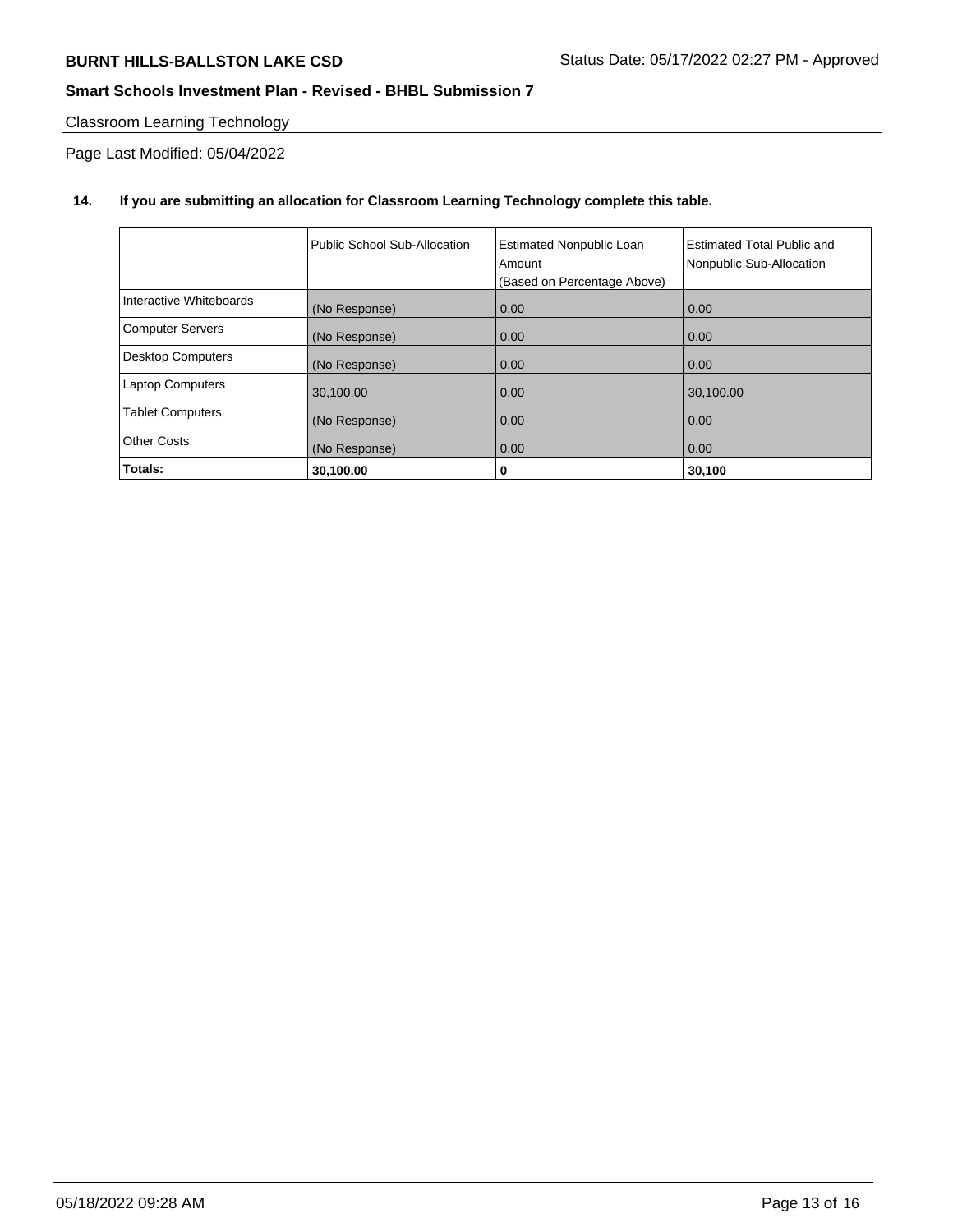## Pre-Kindergarten Classrooms

Page Last Modified: 12/02/2021

**1. Provide information regarding how and where the district is currently serving pre-kindergarten students and justify the need for additional space with enrollment projections over 3 years.**

(No Response)

- **2. Describe the district's plan to construct, enhance or modernize education facilities to accommodate prekindergarten programs. Such plans must include:**
	- **Specific descriptions of what the district intends to do to each space;**
	- **An affirmation that new pre-kindergarten classrooms will contain a minimum of 900 square feet per classroom;**
	- **The number of classrooms involved;**
	- **The approximate construction costs per classroom; and**
	- **Confirmation that the space is district-owned or has a long-term lease that exceeds the probable useful life of the improvements.**

(No Response)

**3. Smart Schools Bond Act funds may only be used for capital construction costs. Describe the type and amount of additional funds that will be required to support ineligible ongoing costs (e.g. instruction, supplies) associated with any additional pre-kindergarten classrooms that the district plans to add.**

(No Response)

**4. All plans and specifications for the erection, repair, enlargement or remodeling of school buildings in any public school district in the State must be reviewed and approved by the Commissioner. Districts that plan capital projects using their Smart Schools Bond Act funds will undergo a Preliminary Review Process by the Office of Facilities Planning.**

**Please indicate on a separate row each project number given to you by the Office of Facilities Planning.**

| Project Number |  |
|----------------|--|
| (No Response)  |  |

**5. Please detail the type, quantity, per unit cost and total cost of the eligible items under each sub-category.**

| Select the allowable expenditure          | Item to be purchased | Quantity      | Cost per Item | <b>Total Cost</b> |
|-------------------------------------------|----------------------|---------------|---------------|-------------------|
| type.<br>Repeat to add another item under |                      |               |               |                   |
| each type.                                |                      |               |               |                   |
| (No Response)                             | (No Response)        | (No Response) | (No Response) | 0.00              |
|                                           |                      | o             | 0.00          |                   |

**6. If you have made an allocation for Pre-Kindergarten Classrooms, complete this table.**

**Note that the calculated Total at the bottom of the table must equal the Total allocation for this category that you entered in the SSIP Overview overall budget.**

|                                          | Sub-Allocation |
|------------------------------------------|----------------|
| Construct Pre-K Classrooms               | (No Response)  |
| Enhance/Modernize Educational Facilities | (No Response)  |
| <b>Other Costs</b>                       | (No Response)  |
| Totals:                                  | 0.00           |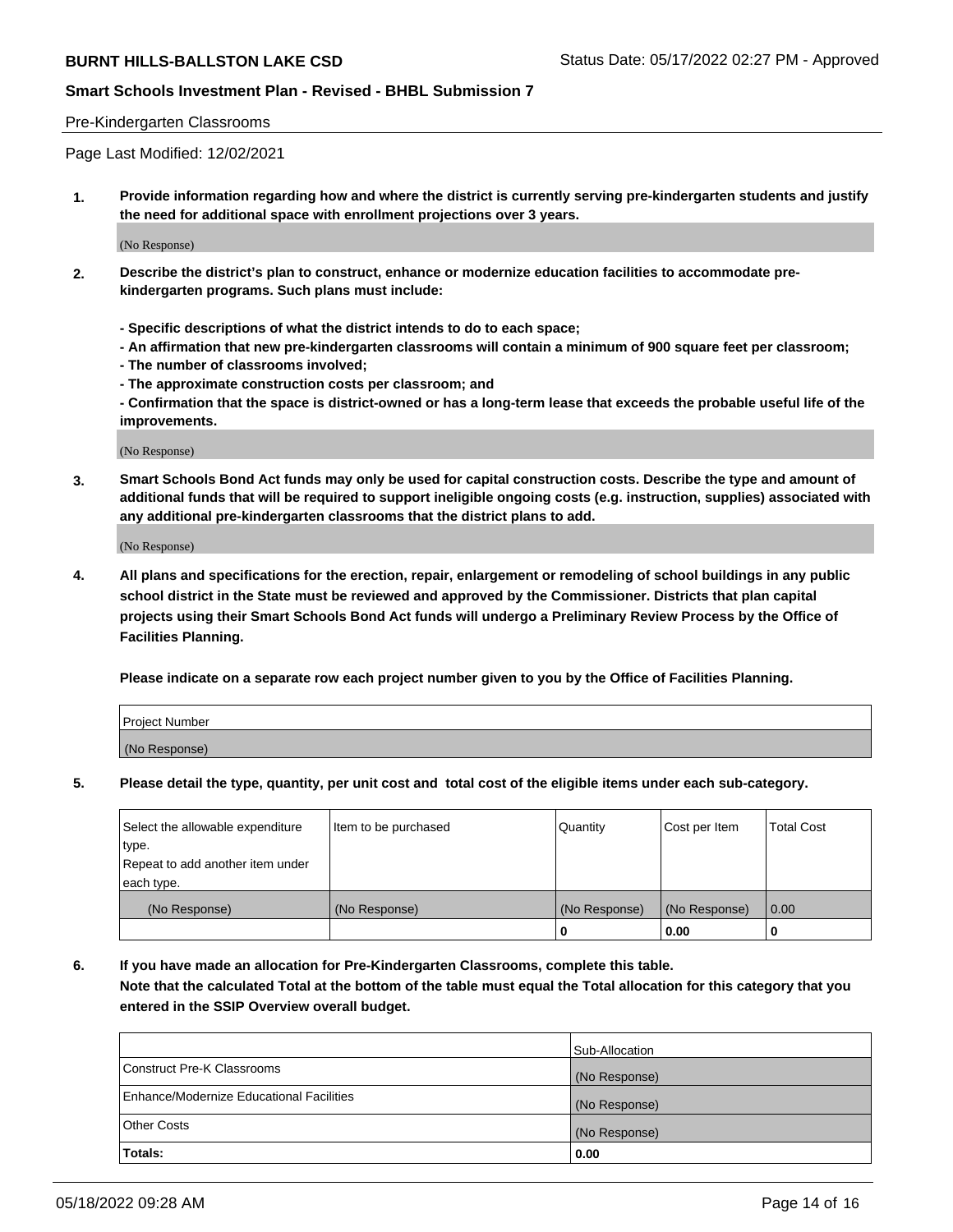#### Replace Transportable Classrooms

Page Last Modified: 12/02/2021

**1. Describe the district's plan to construct, enhance or modernize education facilities to provide high-quality instructional space by replacing transportable classrooms.**

(No Response)

**2. All plans and specifications for the erection, repair, enlargement or remodeling of school buildings in any public school district in the State must be reviewed and approved by the Commissioner. Districts that plan capital projects using their Smart Schools Bond Act funds will undergo a Preliminary Review Process by the Office of Facilities Planning.**

**Please indicate on a separate row each project number given to you by the Office of Facilities Planning.**

| <b>Project Number</b> |  |
|-----------------------|--|
| (No Response)         |  |

**3. For large projects that seek to blend Smart Schools Bond Act dollars with other funds, please note that Smart Schools Bond Act funds can be allocated on a pro rata basis depending on the number of new classrooms built that directly replace transportable classroom units.**

**If a district seeks to blend Smart Schools Bond Act dollars with other funds describe below what other funds are being used and what portion of the money will be Smart Schools Bond Act funds.**

(No Response)

**4. Please detail the type, quantity, per unit cost and total cost of the eligible items under each sub-category.**

| Select the allowable expenditure | Item to be purchased | Quantity      | Cost per Item | <b>Total Cost</b> |
|----------------------------------|----------------------|---------------|---------------|-------------------|
| type.                            |                      |               |               |                   |
| Repeat to add another item under |                      |               |               |                   |
| each type.                       |                      |               |               |                   |
| (No Response)                    | (No Response)        | (No Response) | (No Response) | 0.00              |
|                                  |                      | U             | 0.00          |                   |

**5. If you have made an allocation for Replace Transportable Classrooms, complete this table.**

**Note that the calculated Total at the bottom of the table must equal the Total allocation for this category that you entered in the SSIP Overview overall budget.**

|                                                | Sub-Allocation |
|------------------------------------------------|----------------|
| Construct New Instructional Space              | (No Response)  |
| Enhance/Modernize Existing Instructional Space | (No Response)  |
| <b>Other Costs</b>                             | (No Response)  |
| Totals:                                        | 0.00           |